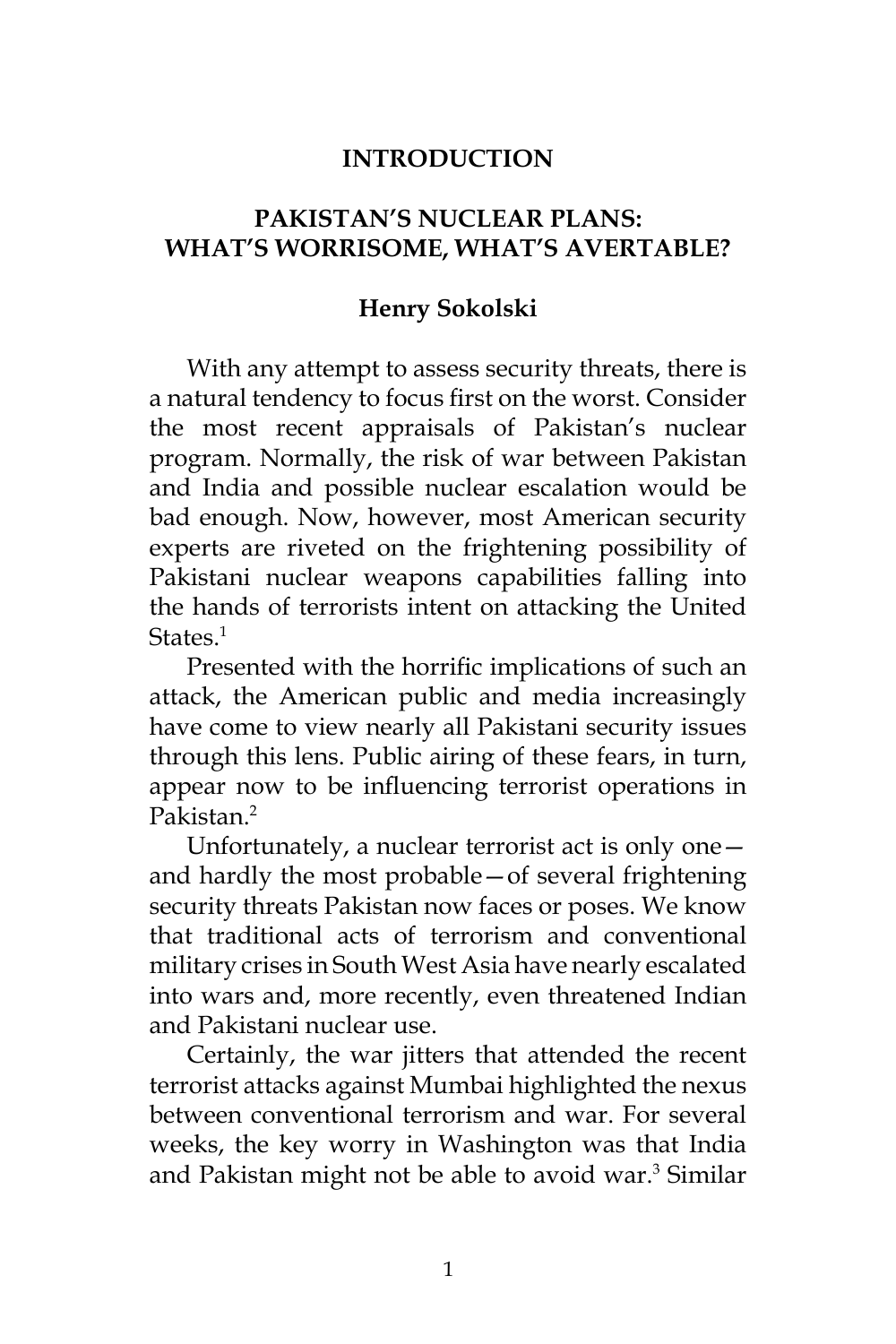concerns were raised during the Kargil crisis in 1999 and the Indo-Pakistani conventional military tensions that arose in 2001 and 2002—crises that most analysts (including those who contributed to this volume) believe could have escalated into nuclear conflicts.

This book is meant to take as long a look at these threats as possible. Its companion volume, *Worries Beyond War,* published last year, focused on the challenges of Pakistani nuclear terrorism*. 4* These analyses offer a window into what is possible and why Pakistani nuclear terrorism is best seen as a lesserincluded threat to war, and terrorism more generally.

Could the United States do more with Pakistan to secure Pakistan's nuclear weapons holdings against possible seizure? It is unclear. News reports indicate that the United States has already spent \$100 million toward this end. What this money has bought, however, has only been intimated. We know that permissive action link (PAL) technology that could severely complicate unauthorized use of existing Pakistani weapons (and would require Pakistan to reveal critical weapons design specifics to the United States that might conceivably allow the United States to remotely "kill" Pakistani weapons) was not shared. Security surveillance cameras and related training, on the other hand, probably were.<sup>5</sup>

Meanwhile, the Pakistani military—anxious to ward off possible preemptive attacks against its nuclear weapons assets—remains deeply suspicious of the United States or any other foreign power trying to learn more about the number, location, and physical security of Pakistan's nuclear weapons holdings.<sup>6</sup> Conducting secret, bilateral workshops to discuss nuclear force vulnerabilities and how best to manage different terrorist and insider threat scenarios has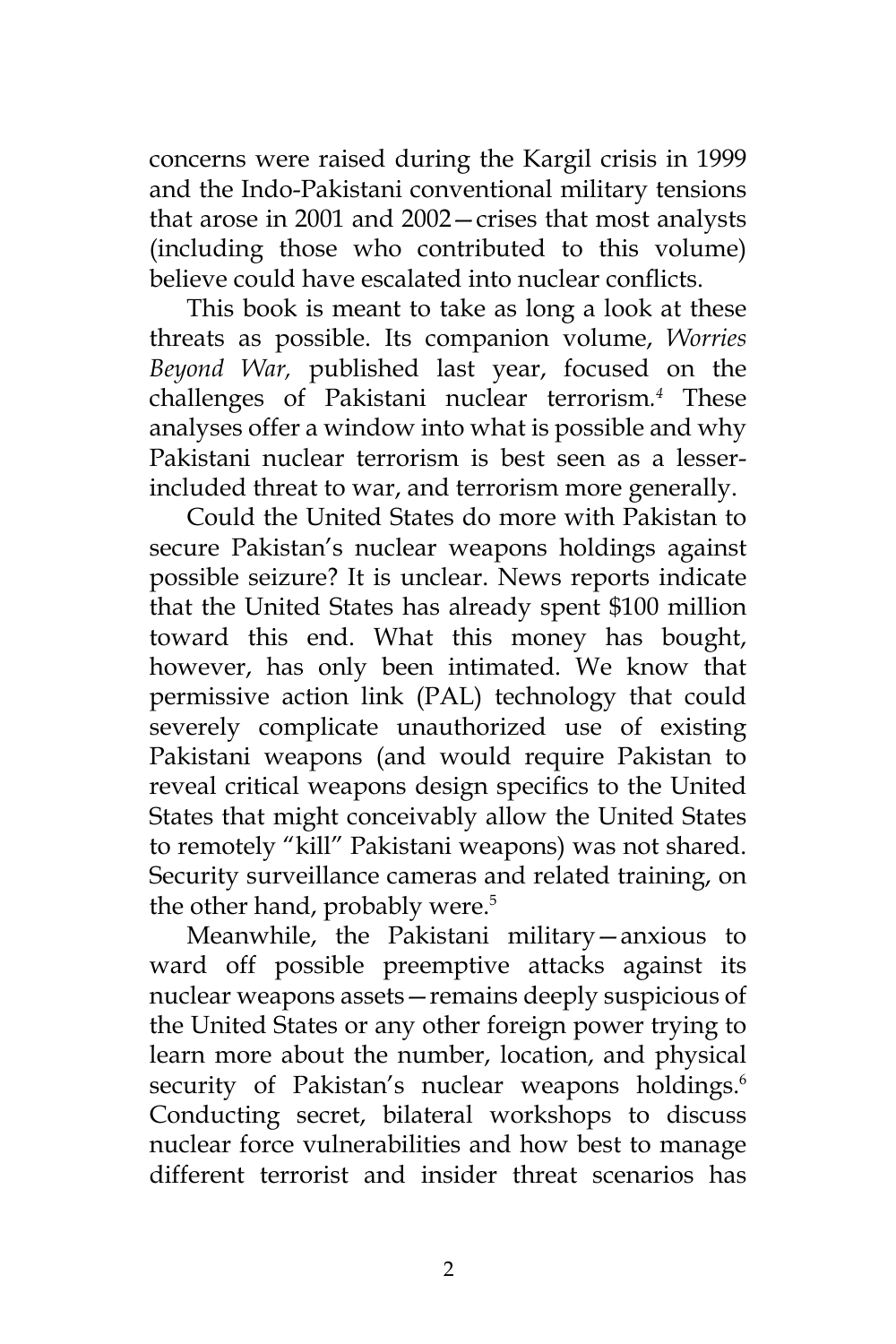been proposed. It seems unlikely, however, that the Pakistanis would be willing to share much.<sup>7</sup> Destroying or retrieving Pakistani nuclear assets is another option that might prevent terrorists seizing them in a crisis. But the United States would have extreme difficulty succeeding at either mission even assuming the Pakistani government invited U.S. troops into their territory.8

What else might help? If policymakers view the lack of specific intelligence on Pakistani nuclear terrorist plots against the United States as cold comfort and believe that such strikes are imminent—then, the answer is not much.<sup>9</sup> If, on the other hand, they believe conventional acts of terrorism and war are far more likely than acts of nuclear terrorism, then there is almost too much to do. In the later case, nuclear terrorism would not be a primary, stand alone peril, but, a lesserincluded threat—i.e., a danger that the Pakistani state could be expected to avert assuming it could mitigate the more probable threats of conventional terrorism and war.

What sort of Pakistan would that be? A country that was significantly more prosperous, educated, and far more secure against internal political strife and from external security threats than it currently is. How might one bring about such a state? The short answer is by doing more to prevent the worst. Nuclear use may not be the likeliest bad thing that might occur in Pakistan, but it is by far the nastiest. Certainly in the near- to mid-term, it is at least as likely as any act of nuclear terrorism. More important, it is more amenable to remediation.

This last point is the focus of this volume's first two chapters. Neil Joeck, now the U.S. National Intelligence Officer for South West Asia, and Feroz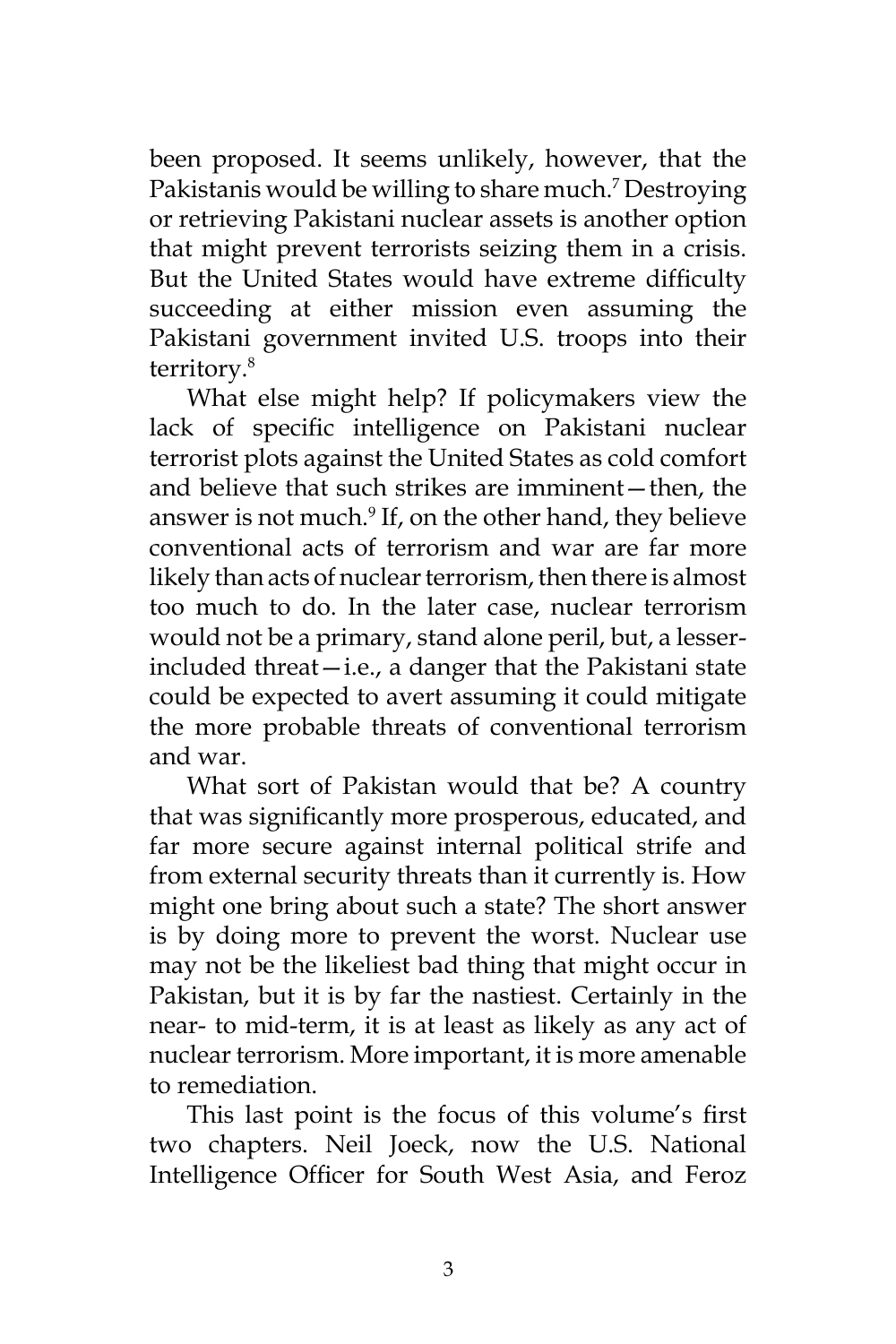Hassan Khan, Pakistan's former director of Arms Control and Disarmament Affairs, examine just how easily conventional wars between India and Pakistan might be ignited and go nuclear.

The first observation both analysts make is that keeping the peace between India and Pakistan is now a serious issue for U.S. security officials. With 55,000 American troops in Afghanistan, Washington can ill afford increased military tensions and nuclear rivalries between Islamabad and New Delhi that deflect or reduce Pakistan's own anti-terror operations along Afghanistan's southern border.

More worrisome is their second shared assessment: India and Pakistan have developed military doctrines that *increase* the prospects of nuclear use. Although India has pledged not to use nuclear weapons first, it has increased its readiness to launch shallow "Cold Start" conventional military strikes against Pakistan calibrated to deter Pakistani military or terrorist incursions. Meanwhile, Pakistani military planners insist that Pakistan will use nuclear weapons immediately if India attacks Pakistan's nuclear forces, conventional forces, and territory, or if it strangles Pakistan's economy.

Unfortunately, each of these countries' plans to deter war are too prone to fail. Precisely how does India intend to attack Pakistani territory either in a shallow or temporary fashion without tripping Pakistan's nuclear trip wires? U.S. interventions, following terrorist acts that the Indian public has accused Pakistan's intelligence service of having backed, kept India from attacking Pakistan, but will such U.S. interventions work in the future? Indian military planners claim that they want to be able to punish Pakistan for any future perceived provocations well before any U.S. intervention has a chance to succeed.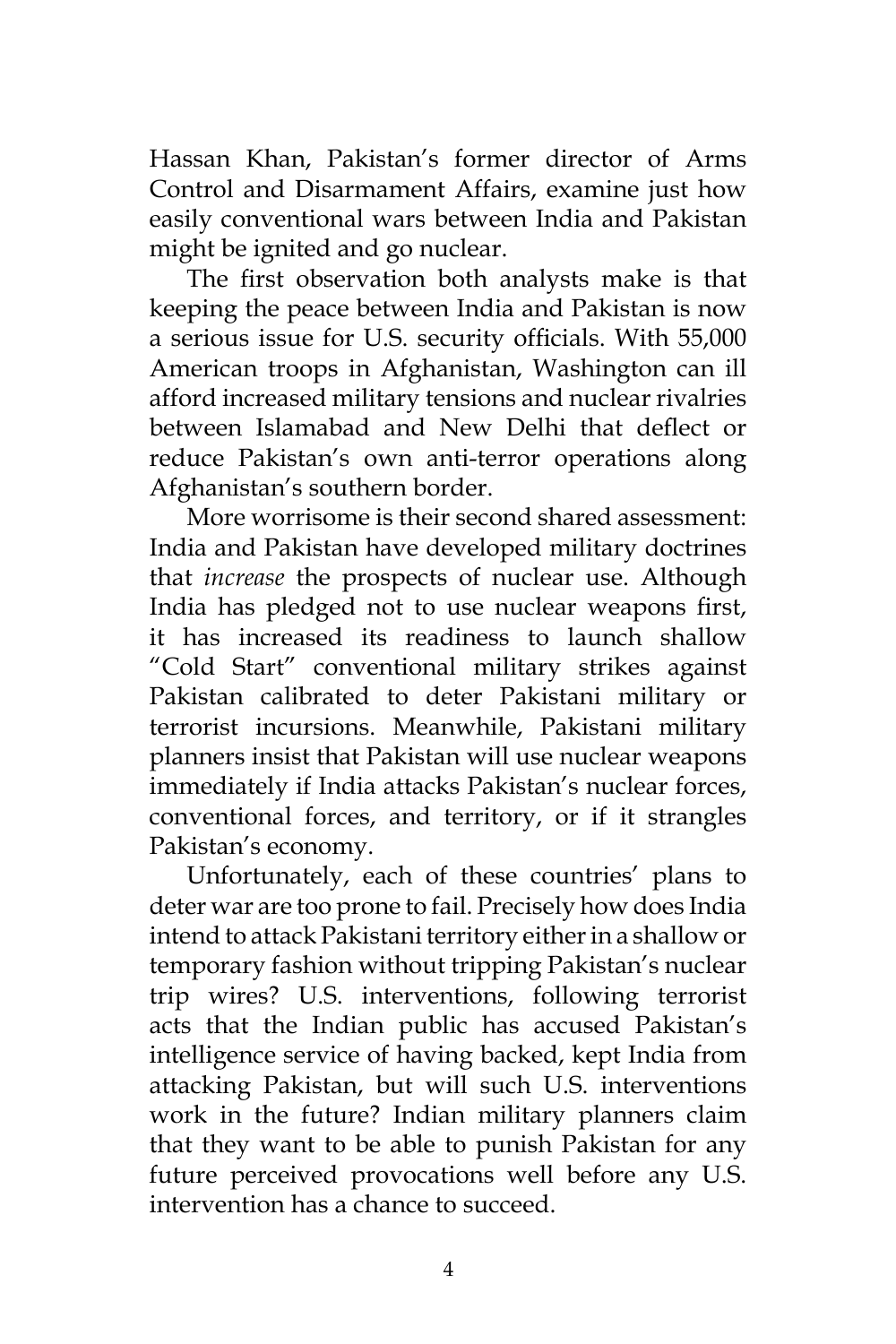Given India's interest in escalating its schedule of conventional military retribution, will Pakistan decide to intensify its own nuclear deployment efforts to persuade New Delhi that it is serious about its nuclear first use doctrine? How can Islamabad adjust its forward deployed nuclear forces to be credibly on the ready without also increasing the odds of unauthorized use or military miscalculation?

Then, there is the larger problem of nuclear rivalry. India claims the size and quality of its nuclear forces are driven by what China has; Pakistan, in turn, claims that the size and quality of its nuclear forces are driven by what India has. As one enlarges its forces, so must the other.

In an attempt to disrupt an action-reaction nuclear arms race while still ambling ahead, New Delhi recently persuaded the United States and other leading nuclear supplier states to allow India to expand its civilian nuclear and space launch sectors with imported foreign technologies and nuclear fuel. India's hope here is not to ramp up its domestic rocket and reactor production directly so much as to upgrade these programs and free up and supplement its own domestic missile technology and nuclear fuel production efforts with peaceful foreign assistance.10

Although subtle, this approach has failed to calm tensions with Pakistan. Instead, Islamabad has used U.S. and foreign nuclear and space cooperation with India as an argument for enlarging its own nuclear arsenal. Thus, in 2007, Pakistan's National Command Authority warned that if the U.S.-India nuclear deal altered the nuclear balance, the command would have to reevaluate Pakistan's commitment to minimum deterrence and review its nuclear force requirements. Reports then leaked out that Islamabad had begun construction of a new plutonium production reactor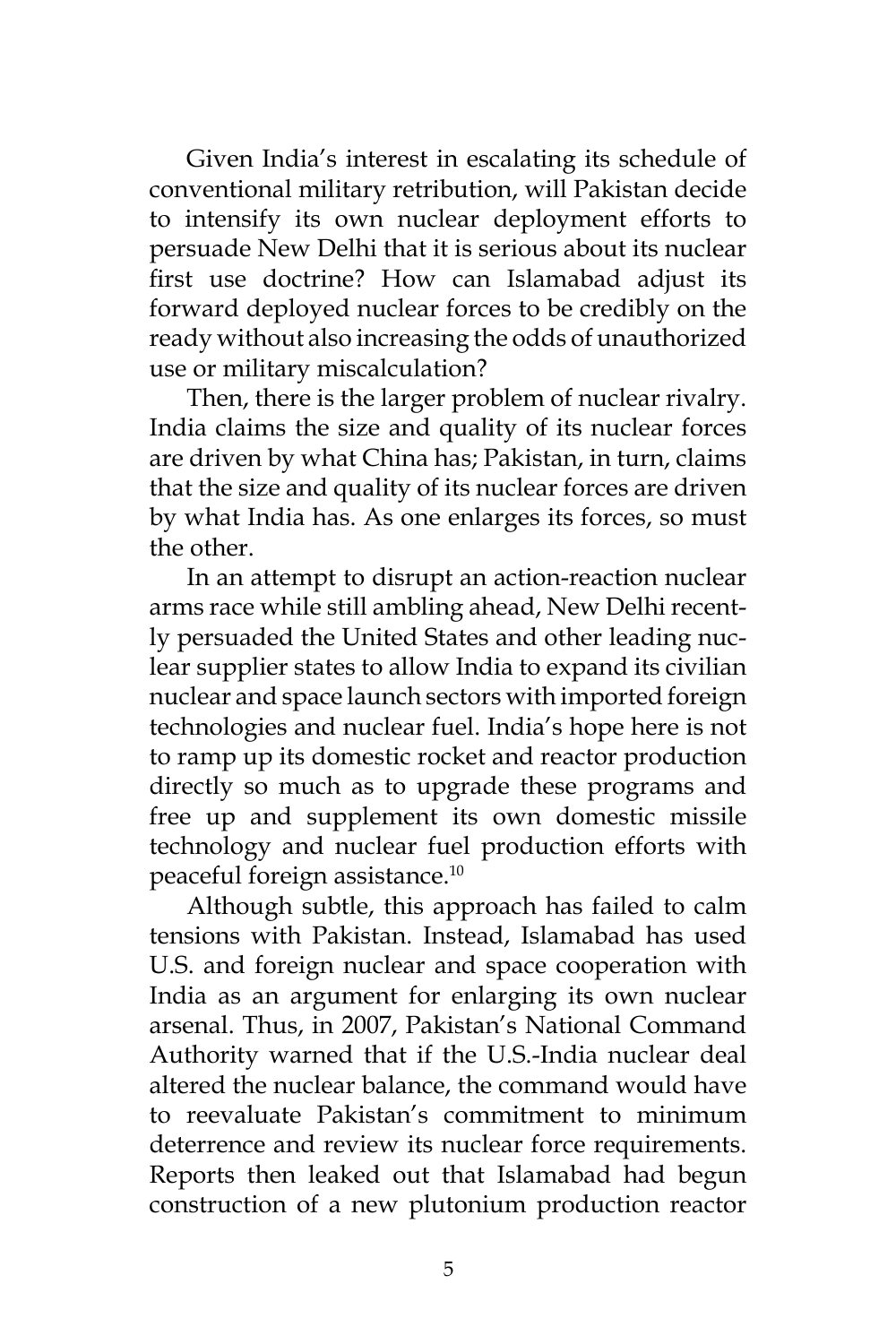and a new reprocessing plant. Shortly thereafter, Pakistan announced plans to expand its own civilian nuclear power sector roughly 20-fold by the year 2030 to 8.8 gigawatts generating capacity. The idea here is to expand Pakistan's ability to make nuclear electricity that would also afford it a larger nuclear weaponsmaking mobilization base it could use if India ramps up its own nuclear weapons-making efforts. $11$ 

This brings us to this volume's third chapter by Peter Tynan and John Stephenson of Dalberg Global Development Advisors. Just how economically sensible is expanding Pakistan's civilian nuclear sector over the next 2 decades? The short answer is not very. As Tynan and Stephenson explain in their analysis, "Even under Pakistan's most ambitious growth plans, nuclear energy will continue to contribute a marginal amount [3 to 6 percent] of electricity to meet the country's economic goals."12 More important, building the number of large reactors that this level of expansion would require would be extremely difficult to achieve. Expansion of alternative energy sources, decentralized micro hydro, increased energy efficiency, coal, and natural gas, they conclude, would be far less risky.

In fact, they conclude that Pakistan could save considerable money over the next 2 decades and achieve its energy goals sooner by *not* building more nuclear power plants. The political salience of this point is magnified when paired with earlier analyses that Tynan and Stephenson did of India's planned nuclear power expansion. In India's case, Dalberg's conclusions were much the same: India could not meet its energy goals even under its most ambitious nuclear expansion plans, and there were a number of cheaper, quicker alternatives that make near- and mid-term investment in nuclear expansion a bad buy.13 Bottom line: In both the Pakistani and Indian cases, expanding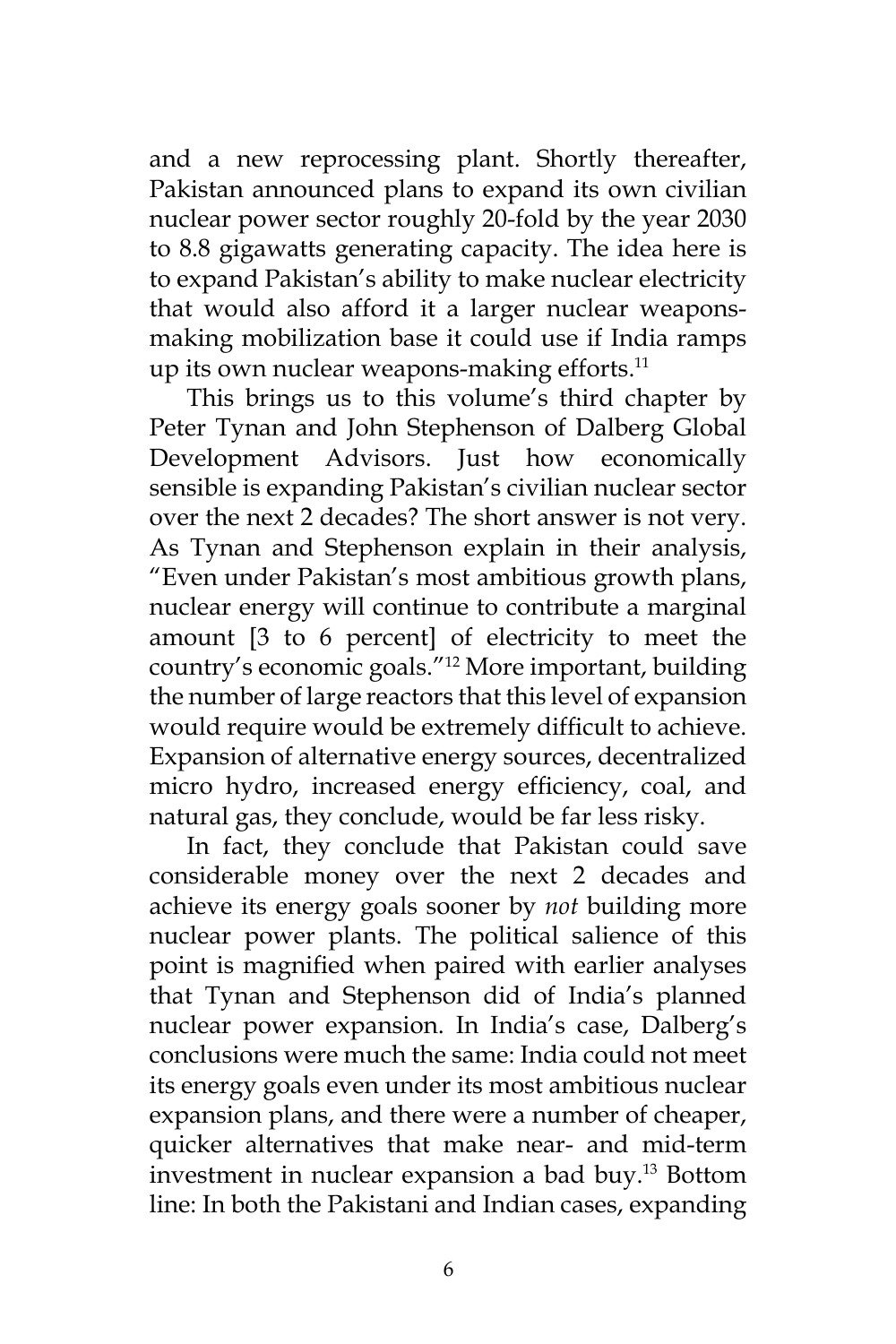nuclear power only makes sense if one is willing to lose money or is eager to make many more bombs.

Judging from the state of its current finances, Pakistan can ill afford to do either. This much is clear from the economic analyses of Shavid Javed Burki and S. Akbar Zaidi presented in Chapters Four and Five. Pakistan, Burki writes, faces a "grim economic situation": "There is likely to be a sharp reduction in the rate of economic growth, an unprecedented increase in rate of inflation, a significant increase in the incidence of poverty, a widening in the already large regional income gap, and increases to unsustainable levels of the fiscal and balance of payments gaps."14

Moving the nation away from foreign charity funding toward an economic growth agenda will not be easy. Certainly, all unnecessary public spending, excessive military support, and consumer subsidies (e.g., for energy) must be cut. Pakistan, moreover, must assume a significant portion of the backend financing of its own planned growth. Investments in education and the agricultural sector must be increased substantially. Taxes will have to be increased without increasing the poverty rate or the already significant economic disparities between Pakistan's key regions.

None of this can come without political pains. To be specific, they will require political reforms that cannot simply be made top down from Islamabad, but will require a decentralization of powers to the localities. The good news is that some of this change may be pushed by modernizing trends, which both Burki and Zaidi note, are already under way. These include the urbanization of Pakistan, the dramatic growth in electronic communications (e.g., cell phone use has increased 10-fold to roughly 50 percent of the population in the last 5 years, the number of private TV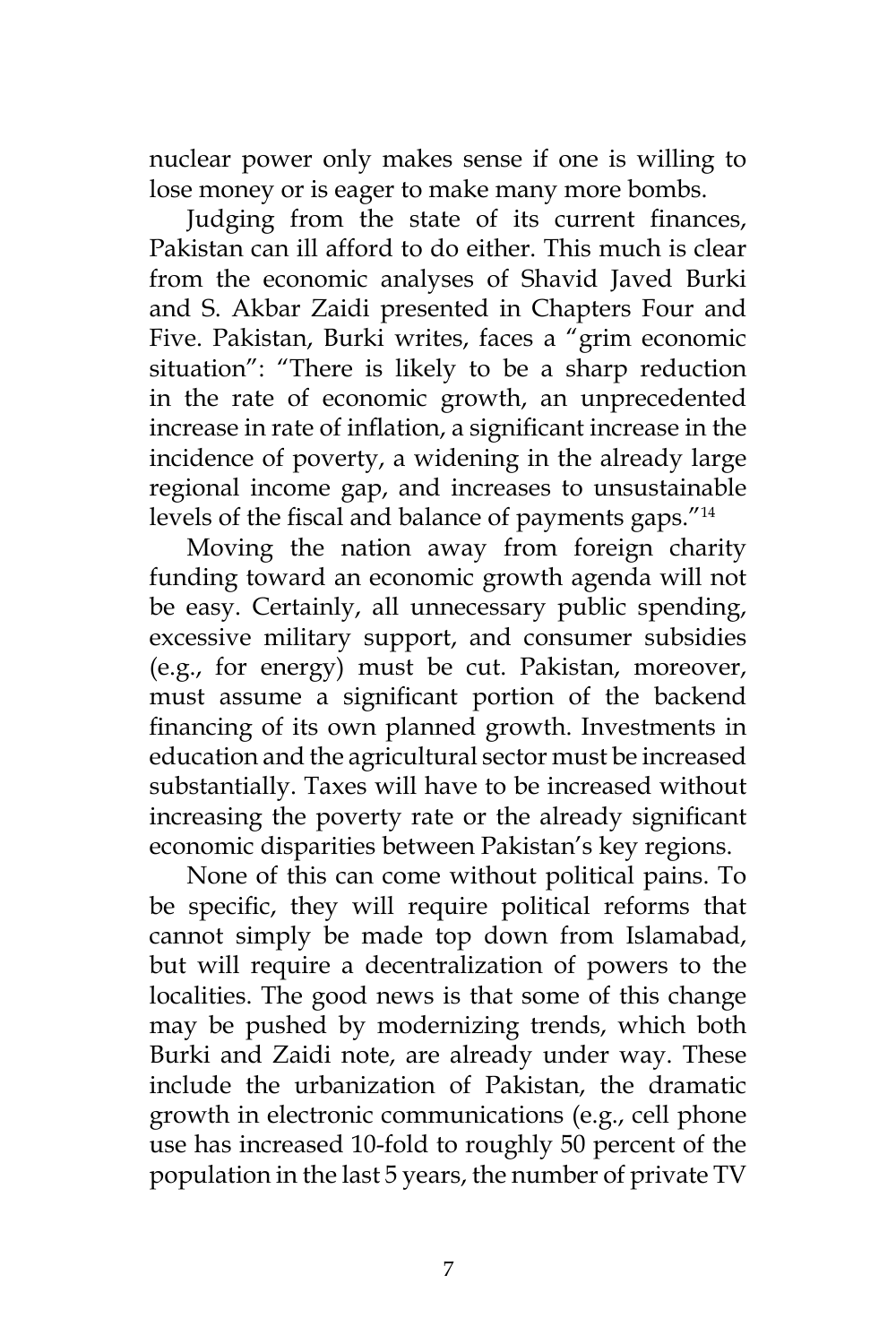stations from one to more than 30), and the emerging domination of higher education by women (perhaps by a factor now as high as four-to-one) and their entry into Pakistan's work force.

In addition to these generally positive trends, there is increased investment in Pakistan and remittances from the oil-rich Persian Gulf, increasing trade with India (now Pakistan's seventh largest source of imports), and the prospect of a demographic dividend, which Craig Cohen details in Chapter Six. This demographic dividend, which will afford Pakistan a large labor supply relative to its young and old, Craig predicts, will continue to grow through the year 2050. This, he argues, has the potential to power significant economic growth "because the dependency burden is low," increasing savings and "allowing development of human capital."15

All of this should help stabilize Pakistan's economy and society. None of these trends, however, can possibly help if the government cannot reduce inflation (pegged at 28 percent in the first quarter of 2009), educate and feed its population, power its businesses and homes, and attend to its growing (and potentially violent) adolescent population. Achieving these objectives, in turn, requires political stability, domestic security, and increased domestic and foreign trade and investment.

It is unclear if this requisite stability will finally be achieved. What is clear, though, is that any successful attempt will only be possible if Pakistan and its friends focus less in the near term on direct forms of democratization and more on ethnic reconciliation and regional accommodation. Maya Chadda details how one might go about this in Chapter Seven. She makes a key recommendation that those assisting Pakistan principally the United States—distinguish between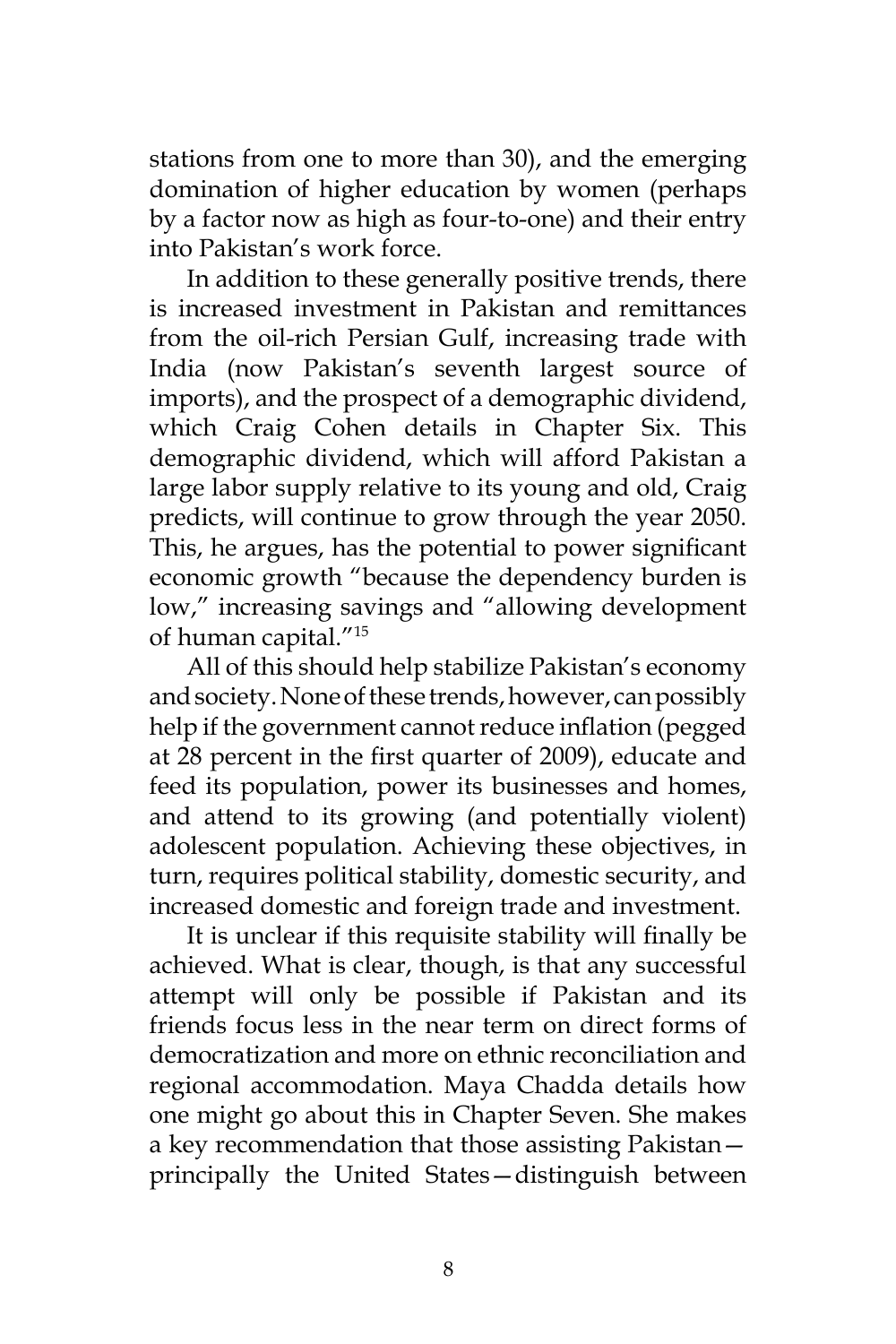violence that is driven by ethnic differences and that which is driven by Islamist terrorist organizations.

Professor Chada argues that the United States should do more to help Pakistan integrate its ethnic groups while letting Pakistan and its military take the lead in fighting Islamic fundamentalism. What this requires, in turn, is an understanding of the key ethnic groups—the Punjabis, Sindhis, Pashtuns, Balochis, and others—and establishing metrics for safeguarding these groups' rights. Reforming Pakistan's federal model toward this end will not entail the promotion of direct, liberal democracy, but it will create the key building blocks necessary to create such a system. More important, it will give the key religious and ethnic groups the power and the interest needed to shape Pakistan's economic and social order and to keep them vested in Pakistan's future.

What, then, should the United States do? With regard to Pakistan reformulating its federal model, the United States might help to focus and condition economic assistance and freer access to U.S. markets and encourage Islamabad to foster greater equality among Pakistan's key regions and ethnic and religious groups. One suggestion that this book's authors discussed was giving each of Pakistan's provinces greater power to promote trade directly with India and focusing foreign investment to expand such commerce. The aim here is to moderate Indian-Pakistani relations by bolstering Pakistan's growing middle class. Pakistan, however, must take the first steps: If Islamabad does not want to reformulate its federal model to accommodate its various regions and ethnic and religious groups, Washington is in no position to help.

As for U.S. assistance to the Pakistani military, the key here is to do no harm. It is now fashionable in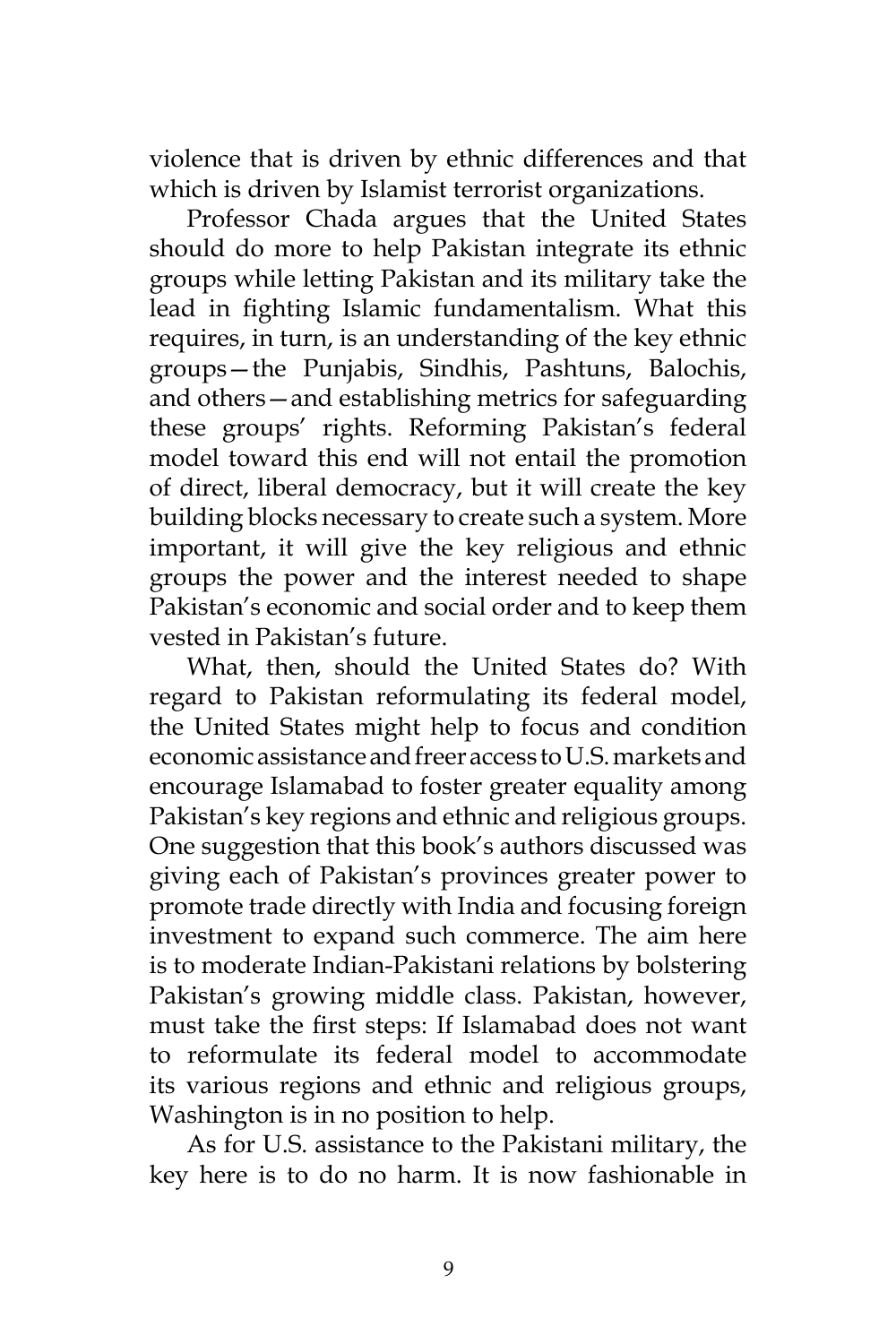Washington to argue that U.S. policies toward India and Pakistan should be de-hyphenated. Yet, one sure fire way to increase Pakistani distrust of the United States and to increase its anxieties regarding India's military ambitions is for the United States to favor India's military modernization. If the United States wants to reduce the number of wars that could escalate into nuclear conflicts, it must make sure U.S. military aid to India and Pakistan does not prompt destabilizing military competitions. Accomplishing this, in turn, will require that the United States and other arms exporters provide these states with something other than mere quantitative equal treatment.

Consider missile defenses. Because Pakistan has not yet fully renounced first use of nuclear weapons and India will always have conventional superiority over Islamabad, Pakistan would have cause to feel more insecure than it already does even if the United States or others gave equal levels of missile defense capabilities to both sides. In this case, India could diminish Pakistani nuclear missile threats and feel more confident about launching massive conventional military operations against Pakistan. Similarly, Pakistan would have far more to fear than to gain if the United States offers India and Pakistan equal amounts of advanced conventional capabilities since these might conceivably enable New Delhi to execute a humiliating "Cold Start" conventional strike against Pakistan's much smaller military or conceivably knock out Islamabad's limited nuclear forces without using Indian nuclear weapons. How the United States and others go about enhancing each of these states' offensive and defensive military capabilities, in short, matters at least as much as the actual quantity of goods transferred.16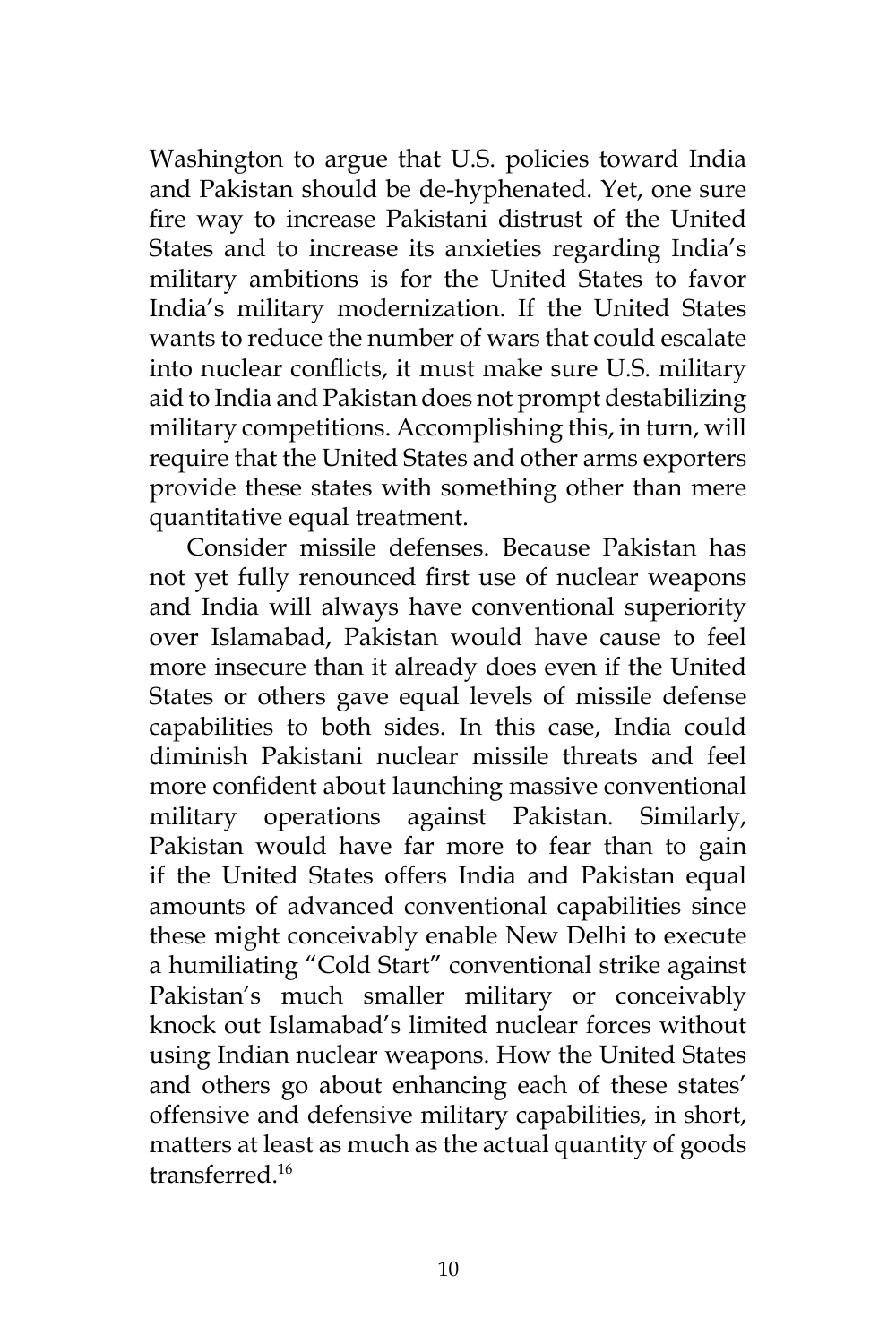While the United States should do all it can to discourage India from putting its conventional forces on alert against Pakistan, it also makes sense for Washington to make sure Pakistan's military and intelligence services stay focused against Islamist terrorist organizations operating in Pakistan. Here, it would be helpful to get India to reassure Pakistan that New Delhi is not supporting unrest in Balochistan and other areas in or bordering Pakistan. Yet another confidence-building measure that India should be encouraged to embrace is to invite the Pakistani military to all major Indian military exercises and to get Islamabad to reciprocate as part of a mutual military exchange. Finally, India and Pakistan should begin negotiations that would pull back forces identified to be offensive or threatening to agreed lines. No, low, medium, and high-force zones could then be discussed. Here, North Atlantic Treaty Organization (NATO) conventional force reduction treaty expertise (including from Turkey) might be usefully tapped.

Making progress on any of these non-nuclear recommendations will help foster progress on the nuclear front. Here, the United States has a role to play in the implementation of the U.S.-India civilian nuclear cooperation agreement finalized in 2006. India may not be bound by the Nonproliferation Treaty (NPT), but the United States, Russia, China, and France—all NPT nuclear weapons states—are. Under Article I of the NPT, weapons state members cannot help any state acquire nuclear weapons directly or indirectly that did not already have them in 1967.

India no longer has any stockpiled uranium reserves. Shortly before the nuclear cooperative agreement was finalized with the United States, India was running its power reactors at a fraction of their capacity. That is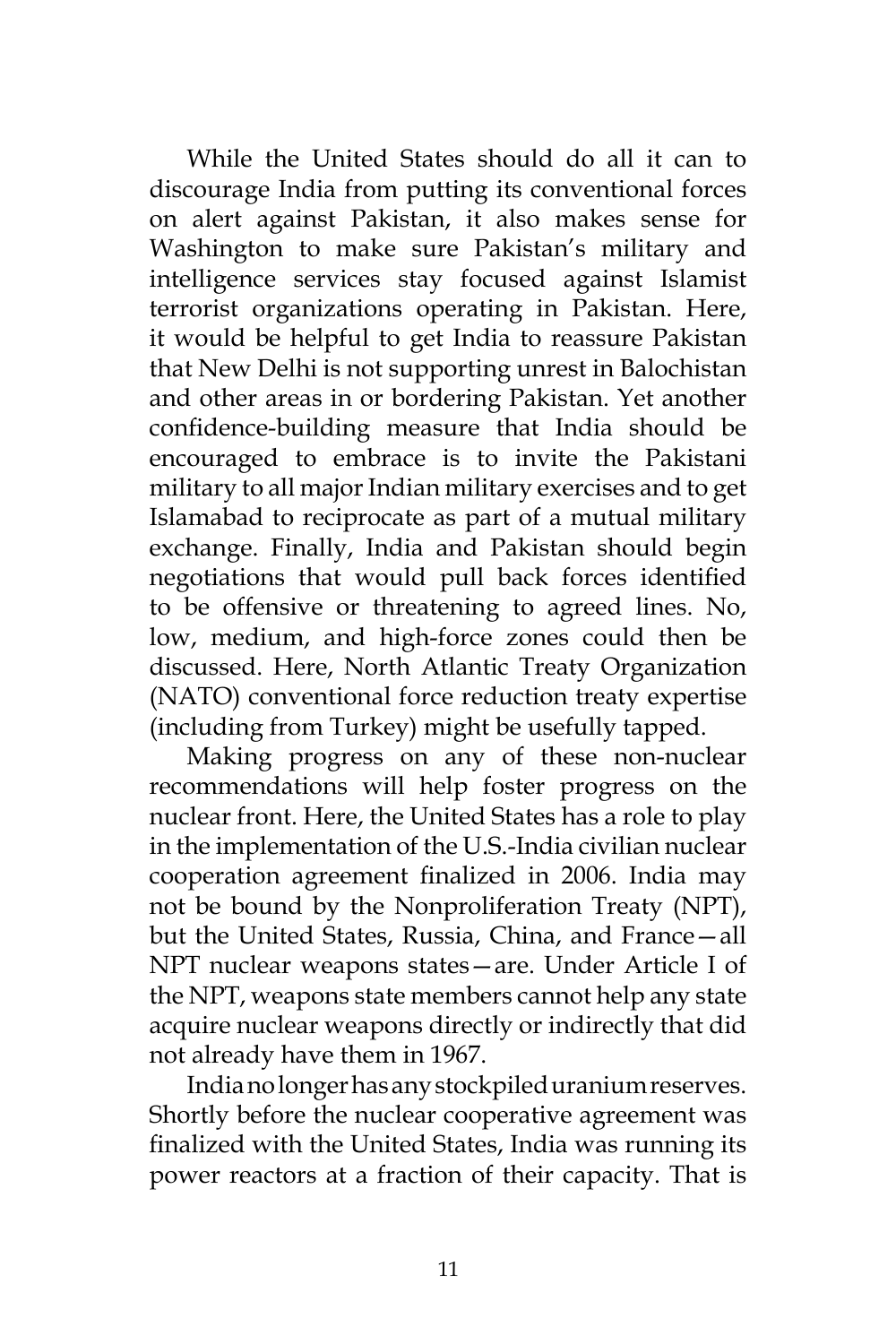one of the key reasons why India was so eager to get the United States to allow foreign uranium exports to India under the nuclear cooperative agreement. If India now imports a significant amount of nuclear fuel for its civilian power reactors, makes more nuclear weapons than it did before the deal, and does not increase its domestic production of uranium, it would necessarily be using the civilian imports of nuclear fuel to increase the amount of domestic uranium it could use to make bombs. This would implicate nuclear weapons states that might supply such fuel to India—e.g., Russia, France, China, and the United States—in violating Article I of the NPT.Under U.S. law, the Henry J. Hyde United States-India Peace Atomic Energy Cooperation Act of 2006 requires the U.S. executive to report annually on India's uranium consumption and supply to make sure that the United States is not implicated in any such a violation. The idea behind the reporting requirement was to implement the U.S.-Indian deal in a manner that would threaten continued U.S. nuclear assistance to India's civilian program should India use U.S. nuclear fuel imports to help it make more nuclear weapons per year than it was making prior to the deal. Promoting this approach with China, Russia, and France would clearly be useful: It could help restrain India's nuclear weapons materials production efforts and help the United States and the other NPT nuclear weapons states persuade Pakistan to do the same.

Ultimately, however, nuclear restraint by India and Pakistan is unsustainable without China doing more to restrain its nuclear weapons programs and exports. President Barack Obama obliquely referred to this in his April 5, 2009, arms control address in Prague. After the United States and Russia agree to significant cuts in their nuclear weapons arsenals, he noted, "we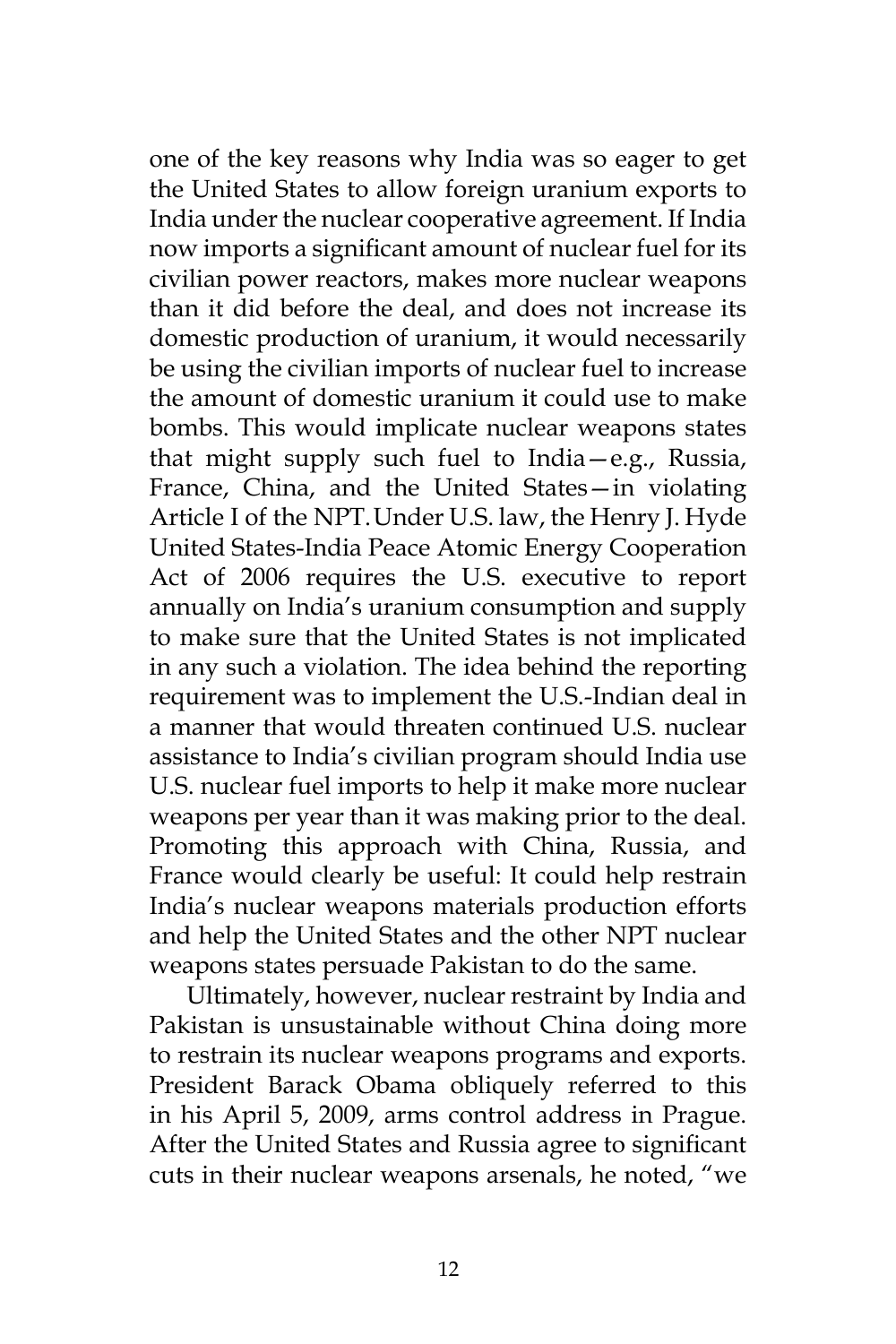will seek to include all nuclear weapons states in this endeavor."17 For Pakistan's sake and that of South West Asia and the rest of the world, this endeavor should start as soon as possible.

One way to begin might be to encourage China to announce publicly what it claims privately to have already done—cease making additional fissionable materials for nuclear weapons. The United Kingdom (UK), France, Russia, and the United States already have made public statements to this effect and have made it clear that they have ceased this production as a matter of policy. If China were to follow, additional pressure might be placed on both India and Pakistan to do likewise. Certainly, it would be far preferable to attempt to balance the nuclear weapons efforts of Pakistan and India this way than by relying solely on the calibration of supplies to Pakistan and India of peaceful nuclear reactors, nuclear fuels, missile technology, and conventional military goods.

Of course, none of these steps will be easy. Each will take considerable time and effort. On the other hand, the reform agenda laid out here is far more tractable and concrete than anything flowing from concerns that Pakistani nuclear assets might fall into the wrong hands. Here, the specific options analysts propose are so extreme, they crowd out what's practicable. Rather than distract our policy leaders from taking the steps needed to reduce the threats of nuclear war, we would do well to view our worst terrorist nightmares for what they are: Subordinate threats that will be limited best if the risks of nuclear war are themselves reduced and contained.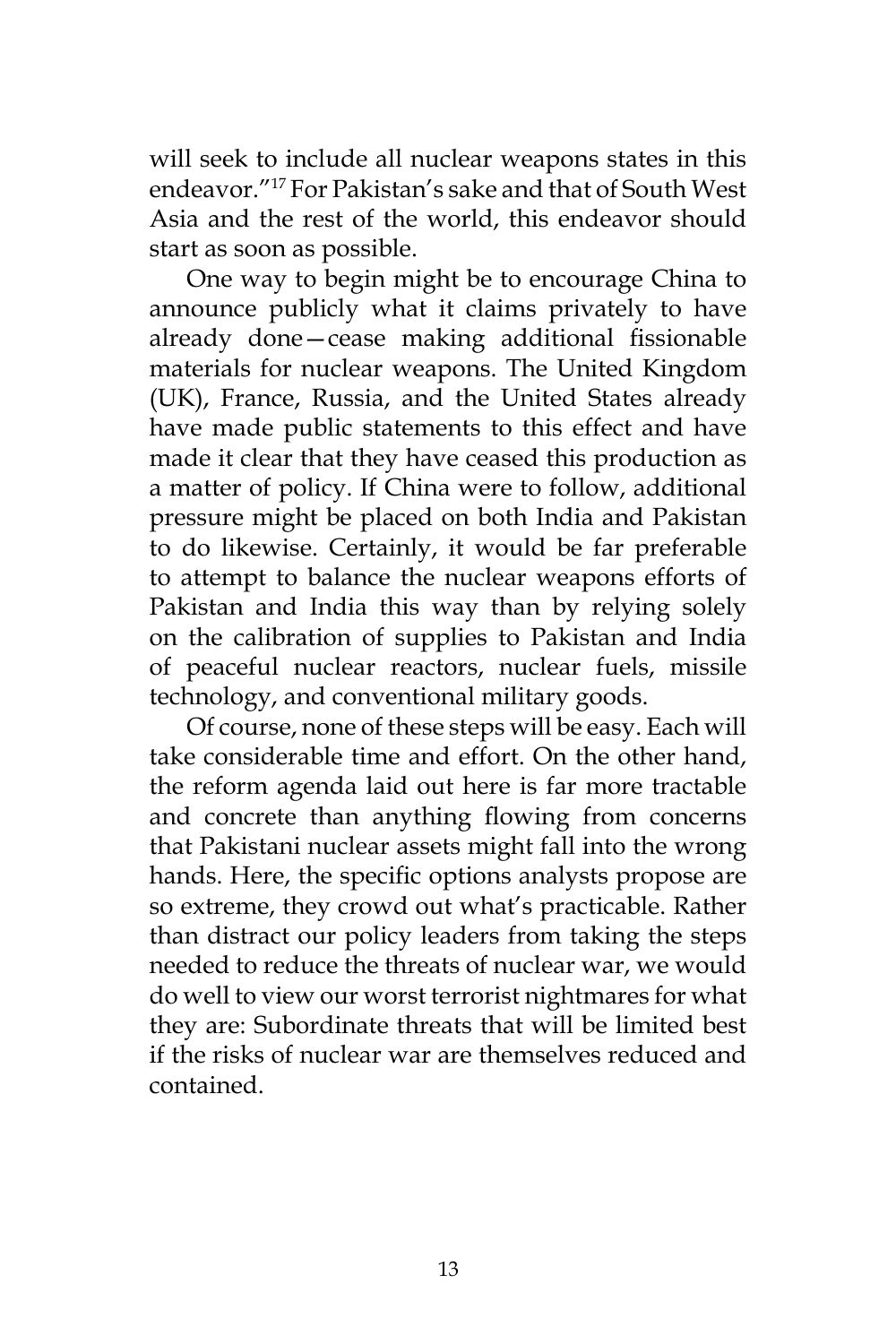## **ENDNOTES - INTRODUCTION**

1. See, e.g., Bruce Riedel, "Armageddon in Islamabad," *National Interest,* June/July, available from *www.nationalinterest. org/Article.aspx?id=21644*; David Sanger, "Obama's Worst Pakistan Nightmare," *The New York Times,* January 8, 2009, available from *www.nytimes.com/2009/01/11/magazine/11pakistan-t. html*; Evelyn N. Farkas, "Pakistan and Nuclear Proliferation," *The Boston Globe*, March 5, 2009; Paul McGeough, "West Warned on Nuclear Terrorist Threat from Pakistan," *The Age,* April 12, 2009, available from *www.theage.com.au/world/west-warned-on-nuclearterrorist-threat-from-pakistan-20090412-a40m.html*; The Editors, "Pakistan Nuclear Scenarios: U.S. Nuclear Solutions," May 5, 2009, *The New York Times*, available from *roomfordebate.blogs.nytimes. com/2009/05/05/pakistan-scenarios-us-solutions/*; Paul K. Kerr and Mary Beth Niktin, "Pakistan's Nuclear Weapons: Proliferation and Security Issues," Congressional Research Service Report for Congress, RL.34248, May 15, 2009, available from *www.fas.org/sgp/ crs/nuke/RL34248.pdf*; and John R. Schmidt, "Will Pakistan Come Undone?" *Survival*, June-July 2009, p. 51.

2. See, e.g., Salman Masood, "Attack in Pakistani Garrison City Raises Anxiety About Safety of Nuclear Labs and Staff," *The New York Times,* July 4, 2009, available from *www.nytimes. com/2009/07/05/world/asia/05pstan.html?ref=world*. For a more detailed analysis of the connection between media emphasis on certain terrorist threats and terrorist operations, see Brian Jenkins, *Will Terrorists Go Nuclear?* New York: Prometheus, 2008. There also have been additional reports of other Taliban raids against Pakistani nuclear weapons-related sites whose veracity the Pakistani government has officially denied. See *Reuters* "Article Points to Risk of Seizure of Pakistani Nuclear Materials," August 12, 2009, available from *www.nytimes.com/2009/08/12/world/ asia/12nuke.html*; and Global Security News Wire, "Pakistan Rejects Report of Attacks on Nuclear Sites," August 12, 2009, available from *www.globalsecuritynewswire.org/gsn/nw\_20090812\_6503.php*.

3. See, e.g., Helene Cooper, "South Asia's Deadly Dominos," *The New York Times*, December 6, 2008, available from *www. nytimes.com/2008/12/07/weekinreview/07cooper.html*.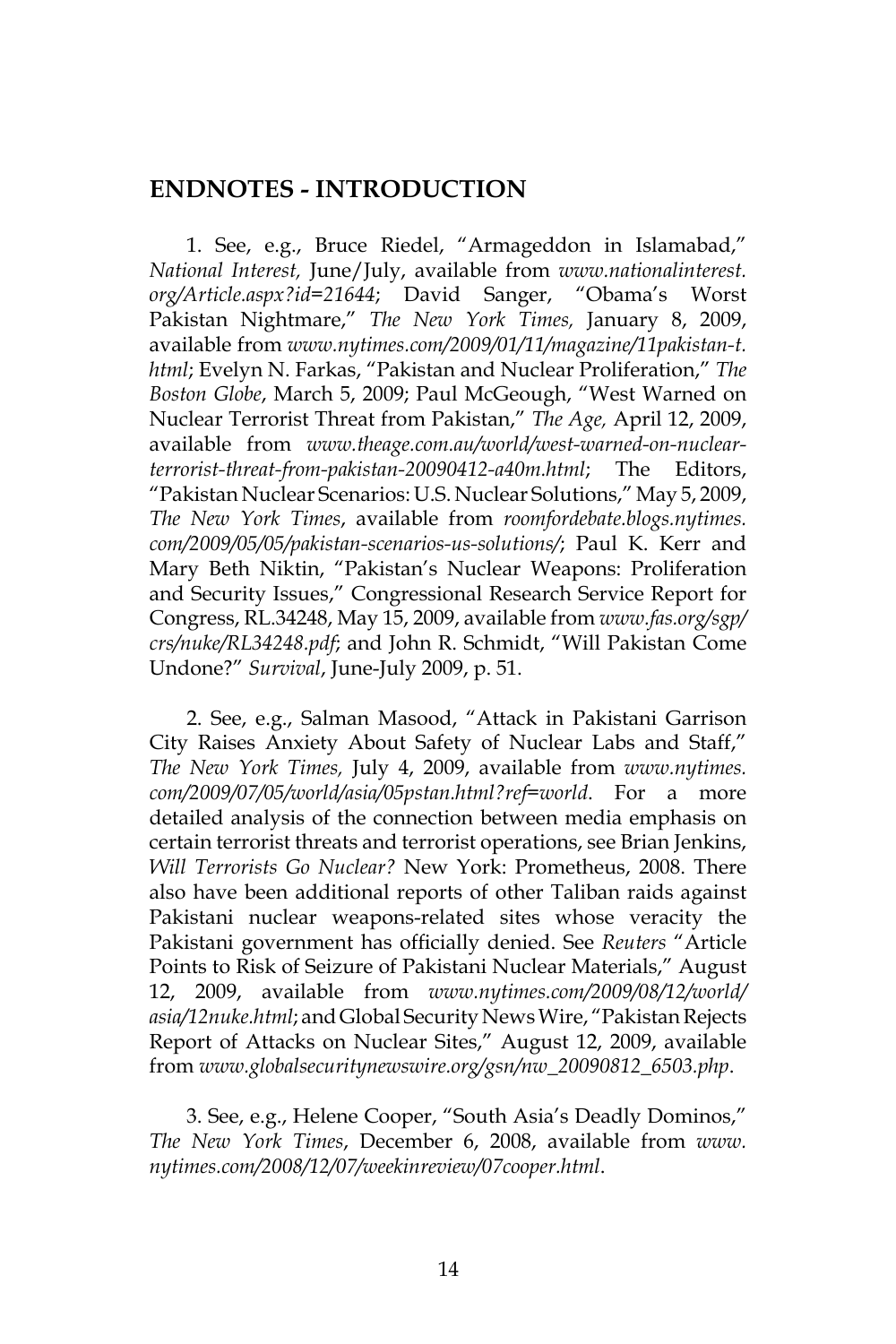4. See Abdul Mannan, "Preventing Nuclear Terrorism in Pakistan: Sabotage of a Spent Fuel Cask or a Commercial Irradiation Source in Transport"; Chaim Braun, "Security Issues Related to Pakistan's Future Nuclear Power Program," and Thomas Donnelly, "Bad Options: Or How I Stopped Worrying and Learned to Live with Loose Nukes," all in Henry Sokolski, ed., *Pakistan's Nuclear Future: Worries Beyond War*, Carlisle, PA: U.S. Army War College Strategic Studies Institute, January 2008, pp. 221-368.

5. See Mark Thompson, "Does Pakistan's Taliban Surge Raise a Nuclear Threat?" *TIME*, April 24, 2009, available from *www.time. com/time/world/article/0,8599,1893685,00.html*; and David E. Sanger, "Strife in Pakistan Raises U.S. Doubts Over Nuclear Arms," *The New York Times,* May 4, 2009, available from *www.nytimes. com/2009/05/04/world/asia/04nuke.html?\_r=1&pagewanted=print*.

6. See David E. Sanger and William J. Broad, "U.S. Secretly Aids Pakistan in Guarding Nuclear Arms," *The New York Times*, November 18, 2007, available from *query.nytimes.com/gst/fullpage. html?res=9A07E5DC123AF93BA25752C1A9619C8B63&sec=&sp on=*.

7. See, e.g., Ro[lf Mowatt-Larssen, "](http://www.armscontrol.org/act/2009_07-08/Mowatt-Larssen#bio#bio)Nuclear Security in Pakistan: Reducing the Risks of Nuclear Terrorism," *Arms Control Today*, June/July 2009, available from *www.armscontrol.org/ act/2009\_07-08/Mowatt-Larssen*.

8. Although the United States has contingency plans to dispatch American troops to protect or remove any weapons at imminent risk of being seized by terrorists, the practicality of such a mission is extremely low. See R. Jeffery Smith and Joby Warrick, "Nuclear Aims by Pakistan, India Prompt U.S. Concern," *The Washington Post,* May 20, 2009, available from *www.washingtonpost.com/ wp-dyn/content/article/2009/05/27/AR2009052703706\_2.html*; and Thomas A. Donnelly, "Bad Options" in *Pakistan's Nuclear Future,*  pp. 347-68, available from *www.npec-web.org/Books/20080116- PakistanNuclearFuture.pdf*.

9. See, e.g., James Jay Carafano, **"**Worst-Case Scenario: Dealing with WMD Must Be Part of Providing for Common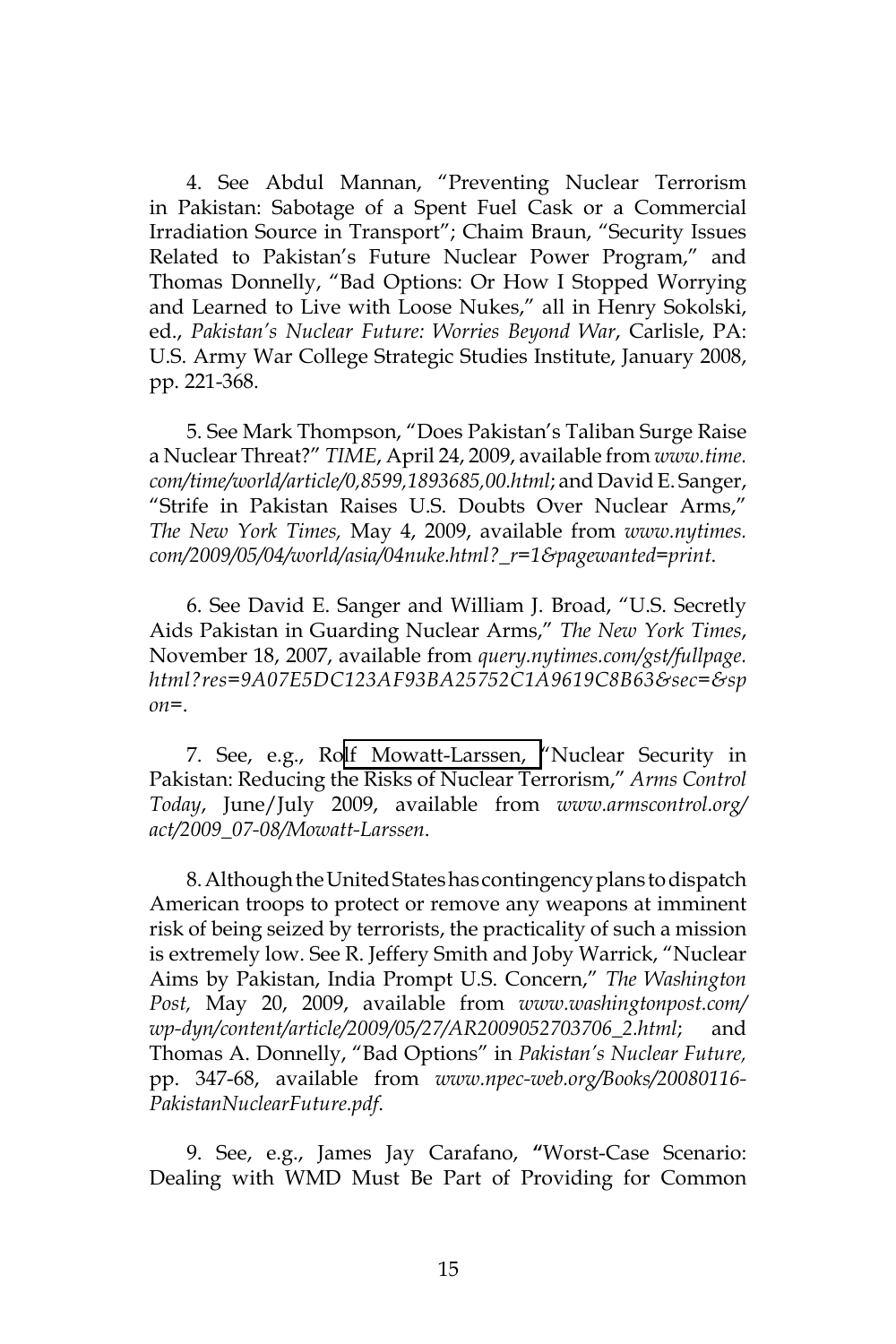Defense*" Heritage Foundation Special Report*, #60, Washington, DC: Heritage Foundation, June 29, 2009, available from *www.heritage. org/Research/HomelandSecurity/sr0060.cfm*.

10. See Zia Mian, A. H. Nayyar, R. Rajaraman, and M. V. Ramana, "Fissile Materials in South Asia and the Implications of the U.S.-India Nuclear Deal," in Sokolski, ed., *Pakistan's Nuclear Future,* pp. 167-218, available from *www.npec-web.org/Books/ 20080116-PakistanNuclearFuture.pdf*; and Richard Speier,"U.S. Satellite Space Launch Cooperation and India's Intercontinental Ballistic Missile Program," in Henry D. Sokolski, ed., *Gauging U.S.- Indian Strategic Cooperation*, Carlisle, PA: U.S. Army War College Strategic Studies Institute, 2007, pp. 187-214, available from *www. npec-web.org/Books/20070300-NPEC-GaugingUS-IndiaStratCoop.pdf*.

11. Private interviews with senior Pakistani national security officials.

12. Peter Tynan and John Stephenson, "Is Nuclear Power Pakistan's Best Energy Investment? Assessing Pakistan's Electricity Situation," Henry Sokolski, ed., *Pakistan's Nuclear Future: Reining in the Risk*, Carlisle, PA: Strategic Studies institute, U.S. Army War College, Chap 3, December 2009, p. 99.

13. Peter Tynan and John Stephenson, "Will the U.S.-India Civil Nuclear Cooperation Initiative Light India?" in *Gauging U.S.-Indian Strategic Cooperation*, pp. 51-70, available from *www. npec-web.org/Books/20070300-NPEC-GaugingUS-IndiaStratCoop.pdf*.

14. Shavid Javed Burki, "Pakistan's Economy: Its Performance, Present Situation, and Prospects," Henry Sokolski, ed., *Pakistan's Nuclear Future: Reining in the Risk*, Carlisle, PA: Strategic Studies institute, U.S. Army War College, Chap 4, December 2009, p. 129.

15. Craig Cohen, "Pakistan 2020: The Policy Imperatives of Pakistani Demographics," Henry Sokolski, ed., *Pakistan's Nuclear Future: Reining in the Risk*, Carlisle, PA: Strategic Studies institute, U.S. Army War College, Chap 6, December 2009, p. 204, see fn 13.

16. On these points, see Peter Lavoy, "Islamabad's Nuclear Posture: Its Premises and Implementation," in *Pakistan's Nuclear Future*, pp. 129-66.